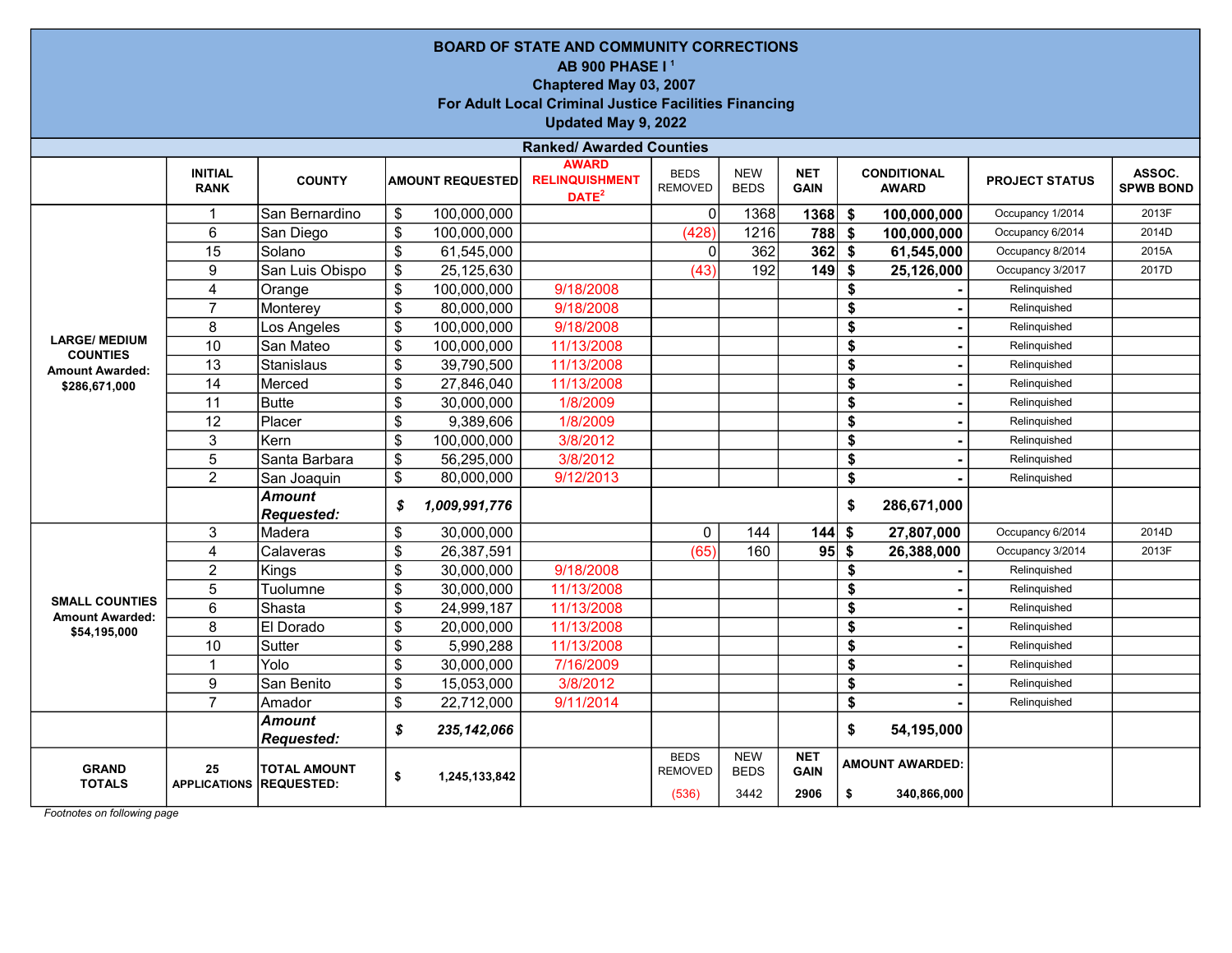$\overline{1}$ Chaptered on May 3, 2007, AB900 originally allocated up to \$750,000,000 for construction of adult local jails. The original allocation was reduced several times as outlined below:

| Bill / Chapter | Date      | Decrease                 | Amount Available As of<br><b>Chapter Date</b> |
|----------------|-----------|--------------------------|-----------------------------------------------|
| AB900/Ch.7     | 5/3/2007  |                          | \$<br>750,000,000                             |
| AB111/Ch.16    | 4/4/2011  | \$<br>$(132,881,000)$ \$ | 617,119,000                                   |
| SB1022/Ch.42   | 6/27/2012 | \$<br>$(171,348,000)$ \$ | 445.771.000                                   |
| SB365/Ch.627   | 10/7/2013 | \$<br>$(80,000,000)$ \$  | 365,771,000                                   |
| AB114/Ch.14    | 6/24/2015 | \$<br>$(24,905,000)$ \$  | 340,866,000                                   |
|                |           | Total Amount Awarded: \$ | 340.866.000                                   |

2 A majority of counties were unable to complete the State Lease Revenue Bond financing requirements and relinquished awards. The residual dollars from AB900 Phase I were moved legislatively to AB900 Phase II and SB1022 financing programs.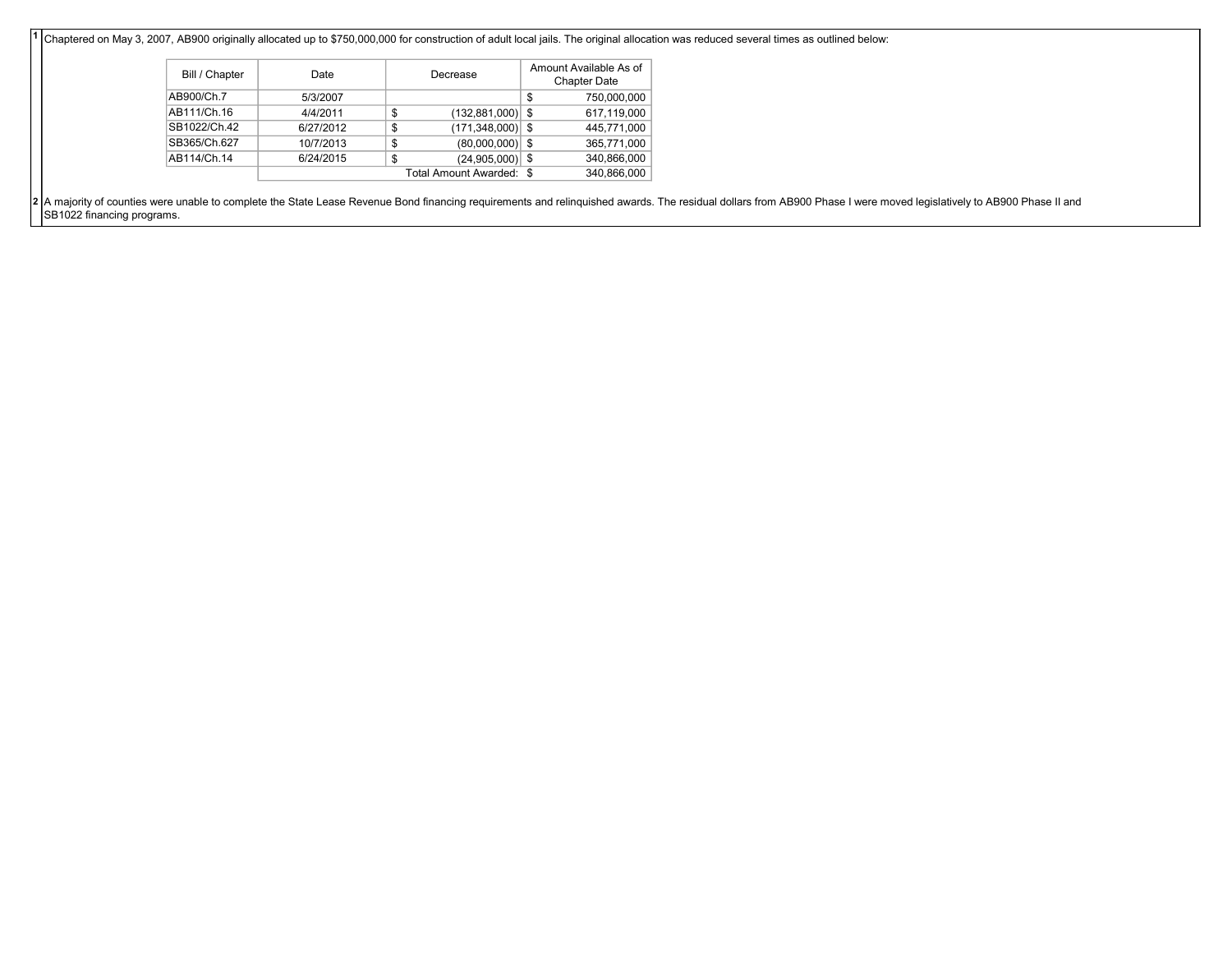|                                                                                                                                                                                                                                                                                                                 | <b>BOARD OF STATE AND COMMUNITY CORRECTIONS</b><br>AB 900 PHASE II <sup>1</sup><br>Chaptered May 9, 2011<br><b>For Adult Local Criminal Justice Facilities Financing</b><br>Updated May 9, 2022 |                                          |                 |               |                                 |                                        |                                   |                                        |     |                                                 |                  |              |  |  |  |
|-----------------------------------------------------------------------------------------------------------------------------------------------------------------------------------------------------------------------------------------------------------------------------------------------------------------|-------------------------------------------------------------------------------------------------------------------------------------------------------------------------------------------------|------------------------------------------|-----------------|---------------|---------------------------------|----------------------------------------|-----------------------------------|----------------------------------------|-----|-------------------------------------------------|------------------|--------------|--|--|--|
|                                                                                                                                                                                                                                                                                                                 |                                                                                                                                                                                                 |                                          |                 |               | <b>Ranked/ Awarded Counties</b> |                                        |                                   |                                        |     |                                                 |                  |              |  |  |  |
| <b>AWARD</b><br><b>INITIAL</b><br><b>AMOUNT</b><br><b>NEW</b><br><b>NET</b><br><b>BEDS</b><br><b>COUNTY</b><br><b>RELINQUISHMENT</b><br><b>CONDITIONAL AWARD</b><br><b>PROJECT STATUS</b><br><b>REMOVED</b><br><b>BEDS</b><br><b>GAIN</b><br><b>RANK</b><br><b>REQUESTED</b><br><b>SPWB BOND</b><br><b>DATE</b> |                                                                                                                                                                                                 |                                          |                 |               |                                 |                                        |                                   |                                        |     |                                                 |                  |              |  |  |  |
|                                                                                                                                                                                                                                                                                                                 |                                                                                                                                                                                                 | İKern                                    | \$              | 100,000,000   |                                 | $\Omega$                               | 822                               | 822                                    | \$  | 100,000,000                                     | Occupancy 2/2018 | 2018A        |  |  |  |
|                                                                                                                                                                                                                                                                                                                 | $\overline{2}$                                                                                                                                                                                  | Los Angeles                              | \$              | 100,000,000   |                                 | $\Omega$                               | 1604                              | 1604                                   | \$  | 100,000,000                                     | Pending          |              |  |  |  |
| <b>LARGE COUNTIES</b>                                                                                                                                                                                                                                                                                           | $\overline{3}$                                                                                                                                                                                  | Riverside                                | $\overline{\$}$ | 100,000,000   |                                 | (353)                                  | 1536                              | $1183$ \$                              |     | 100,000,000                                     | Occupancy 5/2020 | 2019C        |  |  |  |
| <b>Amount Awarded:</b>                                                                                                                                                                                                                                                                                          | 4                                                                                                                                                                                               | Orange                                   | \$              | 100,000,000   |                                 | $\Omega$                               | 512                               | 512                                    | \$  | 100,000,000                                     | Construction 53% |              |  |  |  |
| \$400,000,000                                                                                                                                                                                                                                                                                                   | 5                                                                                                                                                                                               | Sacramento                               | \$              | 100,000,000   |                                 |                                        |                                   |                                        |     | No Award                                        |                  |              |  |  |  |
| <b>Amount</b><br>500,000,000<br>400,000,000<br>S<br>\$<br><b>Requested:</b>                                                                                                                                                                                                                                     |                                                                                                                                                                                                 |                                          |                 |               |                                 |                                        |                                   |                                        |     |                                                 |                  |              |  |  |  |
|                                                                                                                                                                                                                                                                                                                 | -1                                                                                                                                                                                              | Stanislaus                               | \$              | 80,000,000    |                                 | $\Omega$                               | 382                               | 382                                    | Ŝ.  | 77,356,397                                      | Occupancy 7/2015 | 2017D        |  |  |  |
|                                                                                                                                                                                                                                                                                                                 | $\overline{2}$                                                                                                                                                                                  | Tulare                                   | $\overline{\$}$ | 60,000,000    |                                 | $\Omega$                               | 494                               | 494                                    | \$  | 60,000,000                                      | Occupancy 6/2019 | 2019C        |  |  |  |
| <b>MEDIUM COUNTIES</b>                                                                                                                                                                                                                                                                                          | 3                                                                                                                                                                                               | Santa Barbara                            | \$              | 80,000,000    |                                 | (28)                                   | 344                               | 316                                    | \$  | 80,000,000                                      | Occupancy 7/2021 | 2019C        |  |  |  |
|                                                                                                                                                                                                                                                                                                                 | 4                                                                                                                                                                                               | Monterey                                 | \$              | 80,000,000    |                                 | $\Omega$                               | 576                               | 576                                    | -\$ | 80,000,000 4                                    | Occupancy 2/2022 |              |  |  |  |
| <b>Amount Awarded:</b>                                                                                                                                                                                                                                                                                          | 5                                                                                                                                                                                               | Yolo                                     | \$              | 42,225,000    |                                 | (157)                                  | $\overline{32}$                   | $(125)$ \$                             |     | 36,295,000 4                                    | Occupancy 8/2021 | 2021D        |  |  |  |
| \$336,295,000                                                                                                                                                                                                                                                                                                   | 6                                                                                                                                                                                               | Sonoma                                   | \$              | 43,000,000    |                                 |                                        |                                   |                                        | \$  | $-2$                                            |                  |              |  |  |  |
|                                                                                                                                                                                                                                                                                                                 | $\overline{7}$                                                                                                                                                                                  | Placer                                   | \$              | 28,502,274    |                                 |                                        |                                   |                                        |     | No Award                                        |                  |              |  |  |  |
|                                                                                                                                                                                                                                                                                                                 |                                                                                                                                                                                                 | <b>Amount</b><br><b>Requested:</b>       | \$              | 413,727,274   |                                 |                                        |                                   |                                        | \$  | 333,651,397                                     |                  |              |  |  |  |
|                                                                                                                                                                                                                                                                                                                 |                                                                                                                                                                                                 | San Benito                               | \$              | 15,053,000    |                                 | 0                                      | 72                                | 72                                     | \$  | 15,053,000                                      | Occupancy 5/2021 | 2021B        |  |  |  |
|                                                                                                                                                                                                                                                                                                                 | $\overline{2}$                                                                                                                                                                                  | Kings                                    | \$              | 33,000,000    |                                 | Ωl                                     | 240                               | 240                                    | \$  | 33,000,000                                      | Occupancy 8/2016 | 2017A        |  |  |  |
| <b>SMALL COUNTIES</b><br><b>Amount Awarded:</b>                                                                                                                                                                                                                                                                 | 4                                                                                                                                                                                               | Sutter                                   | \$              | 9,741,000     |                                 | Ωl                                     | 42                                | 42                                     | \$  | 9,741,000                                       | Occupancy 7/2019 | 2019C        |  |  |  |
| \$133,779,000                                                                                                                                                                                                                                                                                                   | 5                                                                                                                                                                                               | IMadera                                  | \$              | 3,000,000     |                                 | Ωl                                     | $\mathbf{0}$                      | 0                                      | \$  | 3,000,000                                       | Occupancy 2/2016 | 2009A $^{6}$ |  |  |  |
|                                                                                                                                                                                                                                                                                                                 | 6                                                                                                                                                                                               | Imperial                                 | \$              | 33,000,000    |                                 | $\Omega$                               | 274                               | 274                                    | S   | 33,000,000                                      | Occupancy 6/2018 | 2018C        |  |  |  |
|                                                                                                                                                                                                                                                                                                                 | 8                                                                                                                                                                                               | Tuolumne                                 | \$              | 33,000,000    |                                 | $\Omega$                               | 32                                | 32                                     | -\$ | 13,000,000 5                                    | Occupancy 1/2021 | 2021B        |  |  |  |
|                                                                                                                                                                                                                                                                                                                 | 3                                                                                                                                                                                               | Shasta                                   | \$              | 33,000,000    | 09/13/12                        |                                        |                                   |                                        | \$  | $-3$                                            | Relinquished     |              |  |  |  |
|                                                                                                                                                                                                                                                                                                                 | $\overline{7}$                                                                                                                                                                                  | Siskiyou                                 | \$              | 26,985,416    | 01/05/21                        |                                        |                                   |                                        | \$  | $\overline{\phantom{0}}$                        | Relinquished     |              |  |  |  |
|                                                                                                                                                                                                                                                                                                                 |                                                                                                                                                                                                 | Amount<br><b>Requested:</b>              | \$              | 186,779,416   |                                 |                                        |                                   |                                        | \$  | 106,794,000                                     |                  |              |  |  |  |
| <b>GRAND</b><br><b>TOTALS</b>                                                                                                                                                                                                                                                                                   | 20<br><b>APPLICATIONS</b>                                                                                                                                                                       | <b>TOTAL AMOUNT</b><br><b>REQUESTED:</b> | \$              | 1,100,506,690 |                                 | <b>BEDS</b><br><b>REMOVED</b><br>(538) | <b>NEW</b><br><b>BEDS</b><br>6962 | <b>NET</b><br><b>GAIN</b><br>$6424$ \$ |     | <b>AMOUNT</b><br><b>AWARDED:</b><br>840,445,397 |                  |              |  |  |  |
|                                                                                                                                                                                                                                                                                                                 |                                                                                                                                                                                                 |                                          |                 |               |                                 |                                        |                                   |                                        |     |                                                 |                  |              |  |  |  |

Footnotes on following page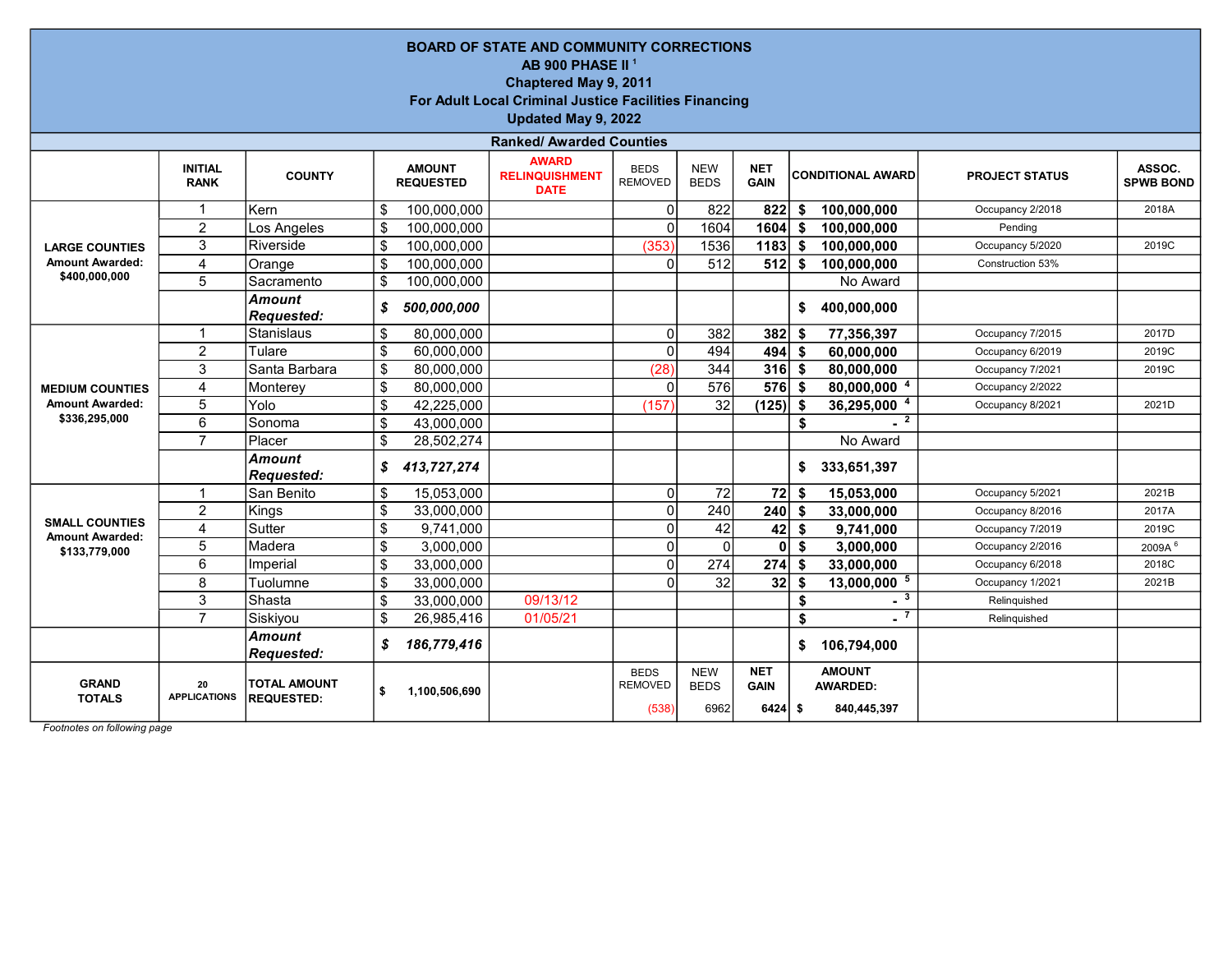1 Chaptered on May 10, 2011, AB94 amended the language of AB900 (Chaptered on May 3, 2007) to create a Phase II of AB900 financing allocating up to \$470,000,000 for the construction of adult local jails. The original allocation has been increased several times as outlined below:

|                |                       |    |              | Amount Available As of |             |  |  |
|----------------|-----------------------|----|--------------|------------------------|-------------|--|--|
| Bill / Chapter | Date                  |    | Increase     | <b>Chapter Date</b>    |             |  |  |
| AB900/Ch.7     | 5/3/2007              |    |              | \$                     | 470.000.000 |  |  |
| AB111/Ch.16    | 4/4/2011              | \$ | 132,881,000  | \$                     | 602,881,000 |  |  |
| SB1022/Ch.42   | 6/27/2012             | \$ | 171,348,000  | \$                     | 774,229,000 |  |  |
| SB365/Ch.627   | 10/7/2013             | \$ | 80,000,000   | \$                     | 854.229.000 |  |  |
| AB114/Ch.14    | 6/24/2015             | \$ | 15,845,000   | \$                     | 870.074.000 |  |  |
| AB1812/Ch. 36  | 6/27/2018             | \$ | (2,640,000)  | \$                     | 867,434,000 |  |  |
| SB146/Ch. 72   | 7/12/2021             | \$ | (26,988,603) | \$                     | 840,445,397 |  |  |
|                | Total Amount Awarded: |    |              | \$                     | 840.445.397 |  |  |

2 On March 8, 2012 the BSCC Board accepted the AB900 Phase II Executive Steering Committee's recommendation that Sonoma County's application be deemed unworthy of funding.

3 On September 13, 2012 the BSCC Board accepted Shasta County's relinquishment on the basis of the County's inability to secure annual financial resources necessary to staff and operate the proposed facility.

4 SB365, Chaptered on October 7, 2013 increased the available financing by \$80,000,000. Monterey County's partial award (\$36,295,000) was increased by \$43,705,000 for a total full award amount of up to \$80,000,000. The rem award amount was awarded to Yolo County in the amount of \$36,295,000.

5 | AB114, Chaptered on June 24, 2015 increased the available financing by \$15,845,000. Siskiyou County's partial award (\$24,140,000) was increased by \$2,845,000 for a total full award amount of up to \$26,985,000. Tuolumne received a partial award as a result of AB114, in the amount of \$13,000,000.

6 This bond was not sold for this project, instead excess proceeds remaining from the previous bond sold were used.

7 On January 5, 2021, Siskiyou County relinquished their conditional award of \$26,985,416.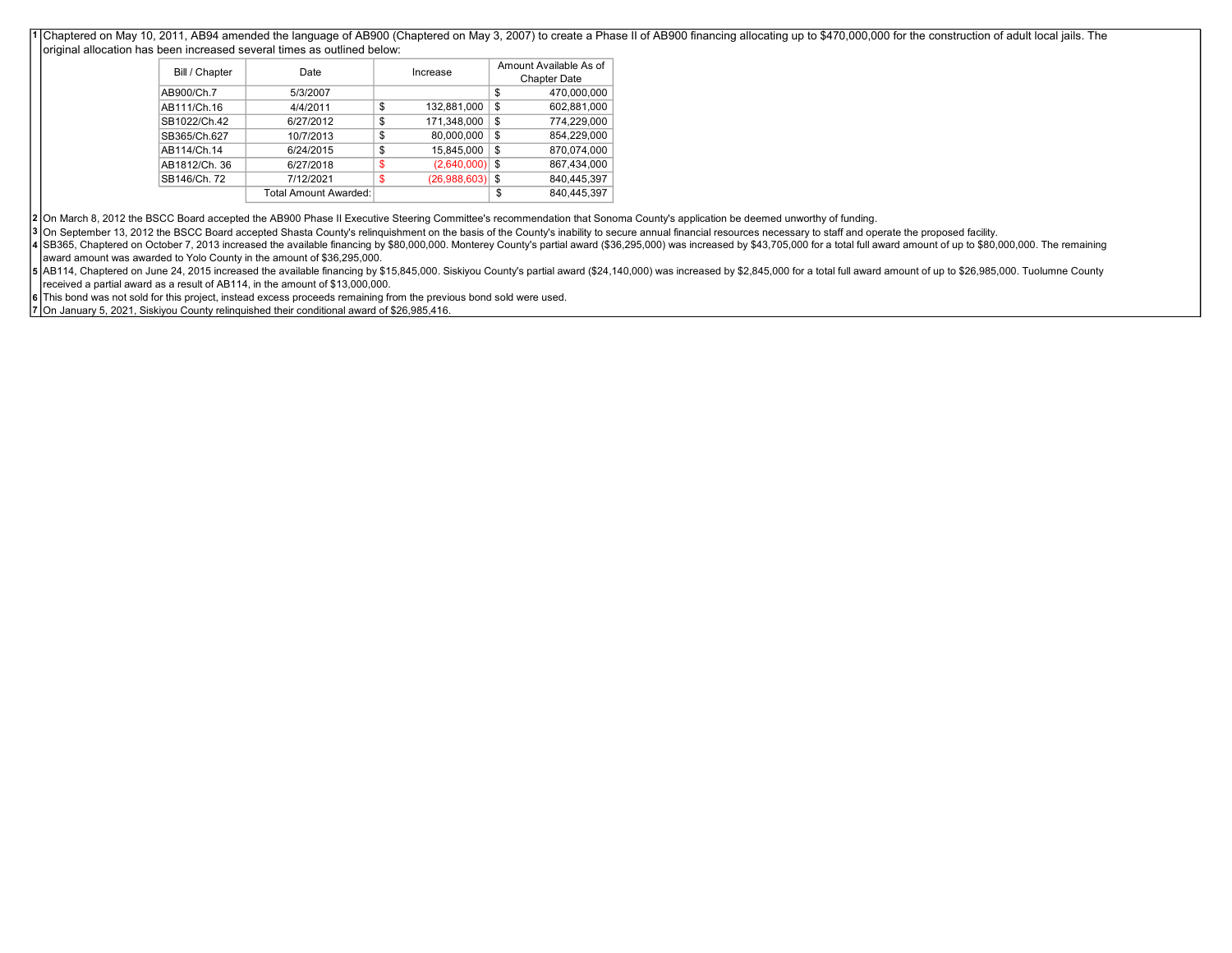|                                                                  |                               |                                    |                         |                                   | <b>BOARD OF STATE AND COMMUNITY CORRECTIONS</b><br>SB 1022 <sup>1</sup><br>Chaptered June 27, 2012<br>For Adult Local Criminal Justice Facility Financing<br>Updated May 9, 2022 |                        |                           |                 |     |                            |                              |                            |
|------------------------------------------------------------------|-------------------------------|------------------------------------|-------------------------|-----------------------------------|----------------------------------------------------------------------------------------------------------------------------------------------------------------------------------|------------------------|---------------------------|-----------------|-----|----------------------------|------------------------------|----------------------------|
|                                                                  |                               |                                    |                         |                                   | <b>Ranked/Awarded Counties</b>                                                                                                                                                   |                        |                           |                 |     |                            |                              |                            |
|                                                                  | <b>INITIAL</b><br><b>RANK</b> | <b>COUNTY</b>                      |                         | <b>AMOUNT</b><br><b>REQUESTED</b> | <b>AWARD</b><br><b>RELINQUISHMENT</b><br><b>DATE</b>                                                                                                                             | <b>BEDS</b><br>REMOVED | <b>NEW</b><br><b>BEDS</b> | <b>NET GAIN</b> |     | <b>CONDITIONAL AWARD</b>   | <b>PROJECT STATUS</b>        | ASSOC.<br><b>SPWB BOND</b> |
|                                                                  | $\overline{c}$                | Orange                             | \$                      | 80,000,000                        |                                                                                                                                                                                  | $\Omega$               | 384                       | 384             | -\$ | 80,000,000                 | Construction 53%             |                            |
|                                                                  | 3                             | <b>Fresno</b>                      | \$                      | 79,194,000                        |                                                                                                                                                                                  | (499)                  | 300                       | (199)           | \$  | 79,194,000                 | Construction 99%             |                            |
|                                                                  | 5                             | San Bernardino                     | \$                      | 80,000,000                        |                                                                                                                                                                                  |                        |                           |                 |     | No Award                   |                              |                            |
|                                                                  | 6                             | Riverside                          | \$                      | 80,000,000                        |                                                                                                                                                                                  |                        |                           |                 |     | No Award                   |                              |                            |
| <b>LARGE COUNTIES</b><br><b>Amount Awarded:</b><br>\$239,194,000 | $\overline{7}$                | San Francisco                      | $\sqrt[6]{\frac{1}{2}}$ | 80,000,000                        |                                                                                                                                                                                  |                        |                           |                 |     | No Award                   |                              |                            |
|                                                                  | 8                             | Contra Costa                       | \$                      | 80,000,000                        |                                                                                                                                                                                  |                        |                           |                 |     | No Award                   |                              |                            |
|                                                                  | 9                             | Ventura                            | $\sqrt[6]{\frac{1}{2}}$ | 41,115,000                        |                                                                                                                                                                                  |                        |                           |                 |     | No Award                   |                              |                            |
|                                                                  | 10                            | Los Angeles                        | \$                      | 80,000,000                        |                                                                                                                                                                                  |                        |                           |                 |     | No Award                   |                              |                            |
|                                                                  | 1                             | San Mateo                          | \$                      | 24,374,000                        | 6/10/2015                                                                                                                                                                        |                        |                           |                 | \$  | $\overline{\phantom{0}}^3$ | Relinquished                 |                            |
|                                                                  | 4                             | Sacramento                         | \$                      | 80,000,000                        | 10/16/2020                                                                                                                                                                       |                        |                           |                 | \$  | $-4, 14$                   | Relinquished                 |                            |
|                                                                  |                               | <b>Amount</b><br><b>Requested:</b> | \$                      | 704,683,000                       |                                                                                                                                                                                  |                        |                           |                 | \$  | 159,194,000                |                              |                            |
|                                                                  | 1                             | Santa Cruz                         | \$                      | 24,635,000                        |                                                                                                                                                                                  | (162)                  | 64                        | (98)            | \$  | 24,635,000                 | Occupancy 6/2018             | 2018C                      |
|                                                                  | 2                             | <b>Stanislaus</b>                  | \$                      | 40,000,000                        |                                                                                                                                                                                  | $\Omega$               | 288                       | 288             | -\$ | 36,622,714 <sup>2</sup>    | Occupancy 12/2017            | 2018C                      |
|                                                                  | 4                             | Solano                             | \$                      | 23,037,000                        |                                                                                                                                                                                  | $\Omega$               | $\Omega$                  | $\mathbf{0}$    | \$  | 23,037,000                 | Occupancy 12/2018            | 2019A                      |
|                                                                  | 5                             | Tulare                             | $\overline{\mathbf{s}}$ | 40,000,000                        |                                                                                                                                                                                  | (366)                  | 256                       | (110)           | \$  | 40,000,000 <sup>2</sup>    | Pending Working Drawings/PTB |                            |
|                                                                  | 6                             | San Joaquin                        | \$                      | 40,000,000                        |                                                                                                                                                                                  | $\Omega$               | 256                       | $256$ \$        |     | 36,511,286 $2$             | Pending Working Drawings/PTB |                            |
| <b>MEDIUM COUNTIES</b>                                           | $\overline{7}$                | Butte                              | \$                      | 40,000,000                        |                                                                                                                                                                                  |                        |                           |                 |     | No Award                   |                              |                            |
| <b>Amount Awarded:</b>                                           | 8                             | Yolo                               | $\sqrt[6]{\frac{1}{2}}$ | 39,880,000                        |                                                                                                                                                                                  |                        |                           |                 |     | No Award                   |                              |                            |
| \$160,000,000                                                    | 9                             | Sonoma                             | \$                      | 24,000,000                        |                                                                                                                                                                                  |                        |                           |                 |     | No Award                   |                              |                            |
|                                                                  | 10                            | Merced                             | $\mathfrak{S}$          | 40.000.000                        |                                                                                                                                                                                  |                        |                           |                 |     | No Award                   |                              |                            |
|                                                                  | 11                            | Monterey                           | \$                      | 22,757,000                        |                                                                                                                                                                                  |                        |                           |                 |     | No Award                   |                              |                            |
|                                                                  | 3                             | Santa Barbara                      | \$                      | 38,976,000                        | 2/4/2016                                                                                                                                                                         |                        |                           |                 | \$  | $-$ 6                      | Relinquished                 |                            |
|                                                                  |                               | <b>Amount</b><br>Reauested:        | \$                      | 373,285,000                       |                                                                                                                                                                                  |                        |                           |                 | \$  | 160,806,000                |                              |                            |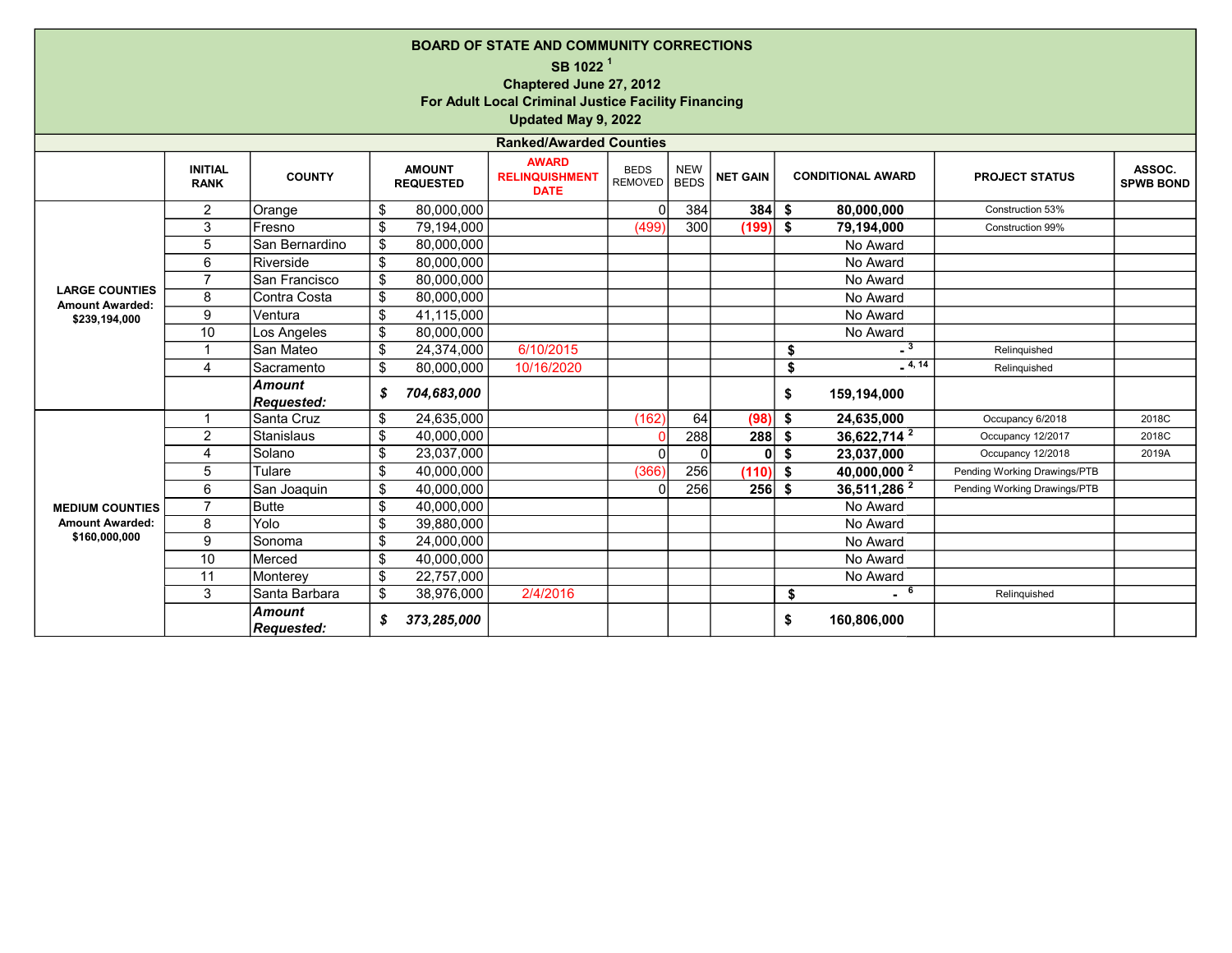|                               |                           | Tuolumne                                 | \$<br>20,000,000  |            | (147)                         | 198                       | 51              | - \$ | 20,000,000             | Occupancy 1/2021             |       |
|-------------------------------|---------------------------|------------------------------------------|-------------------|------------|-------------------------------|---------------------------|-----------------|------|------------------------|------------------------------|-------|
|                               | $\overline{2}$            | Napa                                     | \$<br>13,474,000  |            |                               |                           | $\mathbf{0}$    | \$   | 13,474,000             | Occupancy 12/2018            | 2020B |
|                               | 3                         | Kings                                    | \$<br>20,000,000  |            |                               | 24                        | 24              | ъ,   | 20,000,000             | Occupancy 6/2018             | 2018C |
|                               | 6                         | Tehama                                   | \$<br>20,000,000  |            |                               | 64                        | 64              | P    | $20,000,000^{-5,7}$    | Pending Working Drawings/PTB |       |
| <b>SMALL COUNTIES</b>         |                           | Madera                                   | \$<br>19,000,000  |            |                               | 20                        | 20 <sub>l</sub> | S    | $19,000,000^{7,8}$     | Pending Working Drawings/PTB |       |
| <b>Amount Awarded:</b>        | 14                        | Glenn                                    | \$<br>13,759,000  |            |                               |                           |                 |      | No Award               |                              |       |
| \$92,474,000                  | 15                        | Del Norte                                | \$<br>9,193,000   |            |                               |                           |                 |      | No Award               |                              |       |
|                               | :5                        | Lake                                     | \$<br>20,000,000  | 11/17/2016 |                               |                           |                 |      | $\sim$                 | Relinquished                 |       |
|                               | 4                         | Shasta                                   | \$<br>20,000,000  | 2/16/2017  |                               |                           |                 |      | 8                      | Relinquished                 |       |
|                               | 8                         | <b>Humboldt</b>                          | \$<br>17,855,500  | 9/14/2017  |                               |                           |                 |      | 9<br>$\sim$            | Relinquished                 |       |
|                               | 9                         | Trinity                                  | \$<br>15,606,000  | 4/11/2018  |                               |                           |                 |      | $-10$                  | Relinquished                 |       |
|                               | 10                        | Mendocino                                | \$<br>10,259,000  | 4/11/2018  |                               |                           |                 |      | $-11$                  | Relinquished                 |       |
|                               | 11                        | Modoc                                    | \$<br>7,514,000   | 4/11/2018  |                               |                           |                 |      | $-12$                  | Relinquished                 |       |
|                               | 12                        | Colusa                                   | \$<br>15,252,000  | 4/11/2018  |                               |                           |                 |      | $-13$                  | Relinquished                 |       |
|                               | 13                        | Imperial                                 | \$<br>17,643,000  | 5/4/2021   |                               |                           |                 |      | $-15$                  | Relinquished                 |       |
|                               |                           | Amount<br><b>Requested:</b>              | \$<br>239,555,500 |            |                               |                           |                 | \$   | 92,474,000             |                              |       |
| <b>GRAND</b><br><b>TOTALS</b> | 36<br><b>APPLICATIONS</b> | <b>TOTAL AMOUNT</b><br><b>REQUESTED:</b> | 1,317,523,500     |            | <b>BEDS</b><br><b>REMOVED</b> | <b>NEW</b><br><b>BEDS</b> | <b>NET GAIN</b> |      | <b>AMOUNT AWARDED:</b> |                              |       |
|                               |                           |                                          |                   |            | (1174)                        | 1854                      | 680             |      | 412,474,000            |                              |       |

<sup>1</sup> Chaptered on June 27, 2012, SB1022 originally allocated up to \$500,000,000 for the construction of adult local criminal justice facilities. The original allocation has been increased as outlined below:

| Bill / Chapter | Date      | Increase                     |             | Amount Available As of<br><b>Chapter Date</b> |
|----------------|-----------|------------------------------|-------------|-----------------------------------------------|
| SB1022/Ch.42   | 6/27/2012 |                              | Φ           | 500,000,000                                   |
| AB114/Ch.14    | 6/24/2015 | \$<br>9.060.000              | \$.         | 509,060,000                                   |
| SB146/Ch. 72   | 7/12/2021 | $(96,586,000)$ \$            |             | 412.474.000                                   |
|                |           | Current Amount Available: \$ | 412.474.000 |                                               |

On March 11, 2014 the BSCC held an appeal hearing for the counties of Humboldt, Monterey, and Stanislaus. Stanislaus County's appeal was granted, reordering the rank list of the medium county category. As a result of the r County did not receive a conditional award and Tulare County received a partial award. On June 08, 2017 San Joaquin County reduced the bed count to house 256 medium security offenders. On September 12, 2019, the BSCC Board County an additional \$3,377,286 as a result of project savings from the Stanislaus SB1022 project and \$806,000 of unallocated funds from the large county category for a total award of \$36,511,286.

On June 10, 2015 the BSCC Board accepted San Mateo County's relinquishment due to the discovery of need for seismic renovations.

On June 10, 2015 the BSCC Board increased Sacramento County's partial award from \$56,432,000 to a full award in the amount of \$80,000,000. This action was the result of San Mateo County relinquishing its \$24,374,000 award.

On January 16, 2014 Tehama County was awarded a partial award of \$6,526,000 on its proposed \$20,000,000 project. As a result of AB114, on July 16, 2015 the BSCC Board awarded an additional \$9,060,000 from AB900 for a total

6 On February 04, 2016 Santa Barbara County relinquished their conditional award of \$38,976,000. Tulare County received an additional \$ 6,648,000, making the full award amount \$40,000,000. San Joaquin County was awarded a pa

7 8 On November 17, 2016 Lake County relinguished their conditional award of \$20,000,000. Tehama County received an additional \$ 4.414,000, making the full award amount \$20,000,000. Madera County was awarded a partial amount o On February 16, 2017 Shasta County relinquished their conditional award of \$20,000,000. Madera County received an additional \$3,414,000, making the full award amount \$19,000,000.

Humboldt County was awarded a partial amount of \$16,586,000.

3 4 5

2

9 On September 14, 2017 Humboldt County relinquished their conditional award of \$16,586,000.

10 On April 11, 2018 Trinity County relinquished their conditional award of \$15,606,000.

11 On April 11, 2018 Mendocino County relinquished their conditional award of \$10,259,000.

12 On April 11, 2018 Modoc County relinquished their conditional award of \$7,514,000.

13 On April 11, 2018 Colusa County relinquished their conditional award of \$15,252,000.

14 On October 16, 2020 Sacramento County relinquished their conditional award of \$80,000,000.

15 On May 4, 2021 Imperial County relinquished their conditional award of \$16,586,000.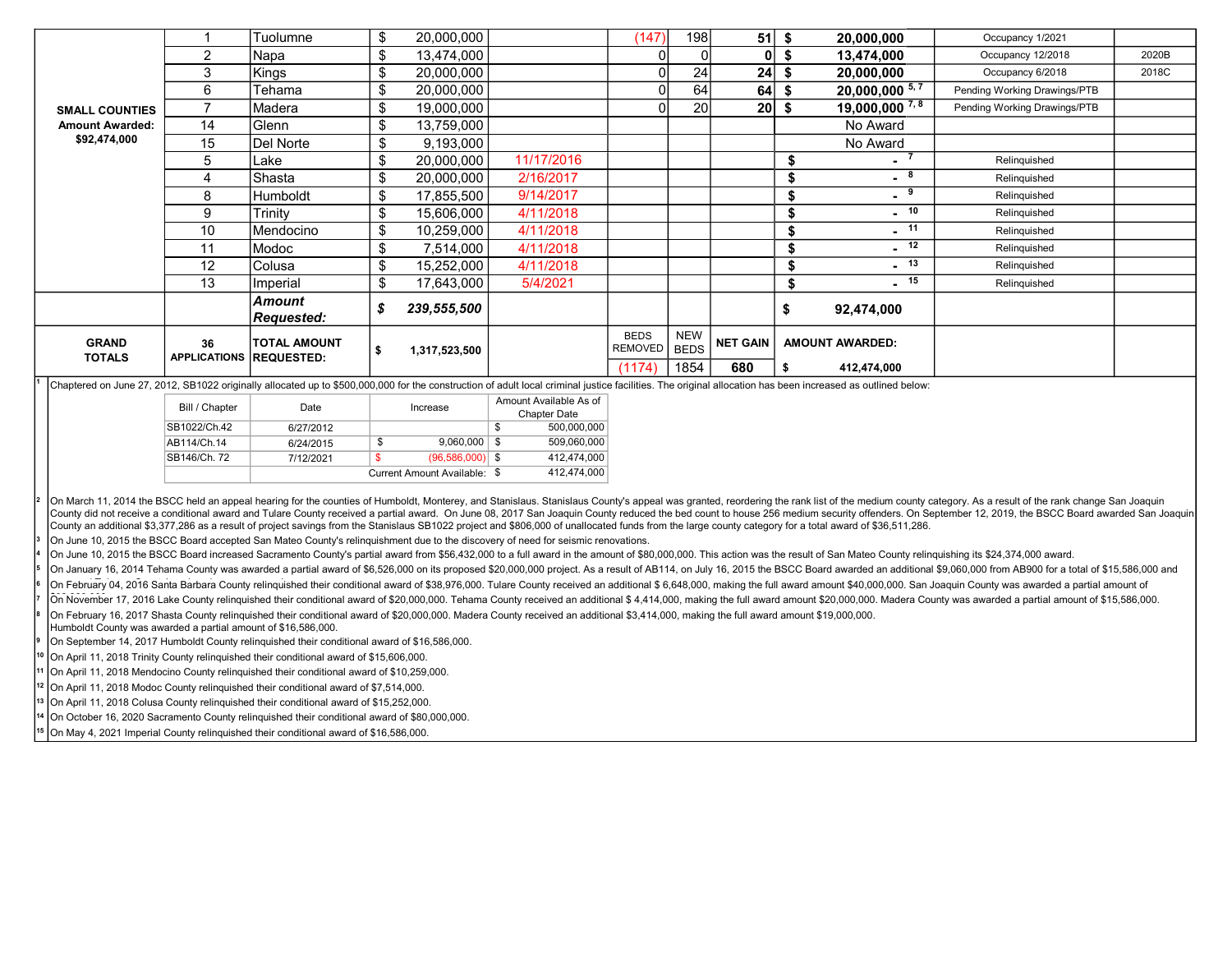|                           |                                                                                                                                                                                                                                                                                                                                     |                                    |    |               | <b>BOARD OF STATE AND COMMUNITY CORRECTIONS</b><br>SB863 - Chaptered June 20, 2014 Authorizing \$500,000,000 <sup>1</sup><br>For Adult Local Criminal Justice Facility Financing | Updated May 9, 2022             |          |              |    |               |                                  |  |  |
|---------------------------|-------------------------------------------------------------------------------------------------------------------------------------------------------------------------------------------------------------------------------------------------------------------------------------------------------------------------------------|------------------------------------|----|---------------|----------------------------------------------------------------------------------------------------------------------------------------------------------------------------------|---------------------------------|----------|--------------|----|---------------|----------------------------------|--|--|
|                           |                                                                                                                                                                                                                                                                                                                                     |                                    |    |               |                                                                                                                                                                                  | <b>Ranked/ Awarded Counties</b> |          |              |    |               |                                  |  |  |
|                           | <b>AWARD</b><br>ASSOC.<br><b>AMOUNT</b><br><b>NET</b><br><b>CONDITIONAL</b><br><b>PROJECT</b><br><b>NEW</b><br><b>BEDS</b><br><b>COUNTY</b><br><b>INITIAL RANK</b><br><b>RELINQUISHMENT</b><br><b>REMOVED</b><br><b>BEDS</b><br><b>SPWB BOND</b><br><b>REQUESTED</b><br><b>GAIN</b><br><b>AWARD</b><br><b>STATUS</b><br><b>DATE</b> |                                    |    |               |                                                                                                                                                                                  |                                 |          |              |    |               |                                  |  |  |
|                           | 3                                                                                                                                                                                                                                                                                                                                   | Alameda                            | \$ | 54,340,000    |                                                                                                                                                                                  | (18)                            | 0        | (18)         | \$ | 54,340,000    | Pending Scope Change             |  |  |
|                           | 4                                                                                                                                                                                                                                                                                                                                   | Ventura                            | \$ | 55,137,000    |                                                                                                                                                                                  | 0                               | $\Omega$ | $\mathbf{0}$ | \$ | 55,137,000    | Construction 74%                 |  |  |
|                           | 5                                                                                                                                                                                                                                                                                                                                   | San Bernardino                     | \$ | 80,000,000    |                                                                                                                                                                                  | (720)                           | 512      | (208)        | \$ | 50,523,000    | Pending Establishment            |  |  |
| LARGE                     | 6                                                                                                                                                                                                                                                                                                                                   | Riverside                          | \$ | 80,000,000    |                                                                                                                                                                                  |                                 |          |              |    | No Award      |                                  |  |  |
| <b>COUNTIES</b>           | $\overline{7}$                                                                                                                                                                                                                                                                                                                      | Contra Costa                       | \$ | 80,000,000    |                                                                                                                                                                                  |                                 |          |              |    | No Award      |                                  |  |  |
|                           | 8                                                                                                                                                                                                                                                                                                                                   | San Joaquin                        | \$ | 80,000,000    |                                                                                                                                                                                  |                                 |          |              |    | No Award      |                                  |  |  |
| <b>Amount</b>             | 9                                                                                                                                                                                                                                                                                                                                   | Los Angeles                        | \$ | 56,000,000    |                                                                                                                                                                                  |                                 |          |              |    | No Award      |                                  |  |  |
| Awarded:<br>\$240,000,000 | 10                                                                                                                                                                                                                                                                                                                                  | Orange                             | \$ | 35,586,000    |                                                                                                                                                                                  |                                 |          |              |    | No Award      |                                  |  |  |
|                           |                                                                                                                                                                                                                                                                                                                                     | San Francisco                      | \$ | 80,000,000    | 4/14/2016                                                                                                                                                                        |                                 |          |              | \$ | $-2$          | Relinquished                     |  |  |
|                           | $\overline{2}$                                                                                                                                                                                                                                                                                                                      | Santa Clara                        | \$ | 80,000,000    | 5/18/2020                                                                                                                                                                        |                                 |          |              | \$ | $\sqrt{3}$    | Relinquished                     |  |  |
|                           |                                                                                                                                                                                                                                                                                                                                     | <b>Amount</b><br><b>Requested:</b> |    | \$681,063,000 |                                                                                                                                                                                  |                                 |          |              | \$ | 160,000,000   |                                  |  |  |
|                           | 1                                                                                                                                                                                                                                                                                                                                   | <b>Butte</b>                       | \$ | 40,000,000    |                                                                                                                                                                                  | (96)                            | 96       | $\mathbf{0}$ | \$ | 40,000,000    | Pending Working Drawings/PTB     |  |  |
|                           | 2                                                                                                                                                                                                                                                                                                                                   | Sonoma                             | \$ | 40,000,000    |                                                                                                                                                                                  | $\Omega$                        | $\Omega$ | $\mathbf{0}$ | \$ | 40,000,000    | Pending Performance Criteria/RFP |  |  |
| <b>MEDIUM</b>             | 3                                                                                                                                                                                                                                                                                                                                   | Yolo                               | \$ | 30,500,000    |                                                                                                                                                                                  | (140)                           | 150      | 10           | \$ | 30,500,000    | Construction 48%                 |  |  |
| <b>COUNTIES</b>           | 4                                                                                                                                                                                                                                                                                                                                   | Merced                             | \$ | 40,000,000    |                                                                                                                                                                                  | 0                               | $\Omega$ | $\mathbf{0}$ | \$ | 40,000,000    | Construction 0%-5%               |  |  |
|                           | 5                                                                                                                                                                                                                                                                                                                                   | Placer                             | \$ | 40,000,000    |                                                                                                                                                                                  | (176)                           | $\Omega$ | (176)        | \$ | 9,500,000     | <b>Pending Contract Award</b>    |  |  |
| <b>Amount</b>             | 6                                                                                                                                                                                                                                                                                                                                   | Tulare                             | \$ | 40,000,000    |                                                                                                                                                                                  |                                 |          |              |    | No Award      |                                  |  |  |
| Awarded:<br>\$160,000,000 | $\overline{7}$                                                                                                                                                                                                                                                                                                                      | Santa Cruz                         | \$ | 24,508,000    |                                                                                                                                                                                  |                                 |          |              |    | No Award      |                                  |  |  |
|                           | 8                                                                                                                                                                                                                                                                                                                                   | Monterey                           | \$ | 40,000,000    |                                                                                                                                                                                  |                                 |          |              |    | No Award      |                                  |  |  |
|                           |                                                                                                                                                                                                                                                                                                                                     | <b>Amount</b><br><b>Requested:</b> |    | \$295,008,000 |                                                                                                                                                                                  |                                 |          |              |    | \$160,000,000 |                                  |  |  |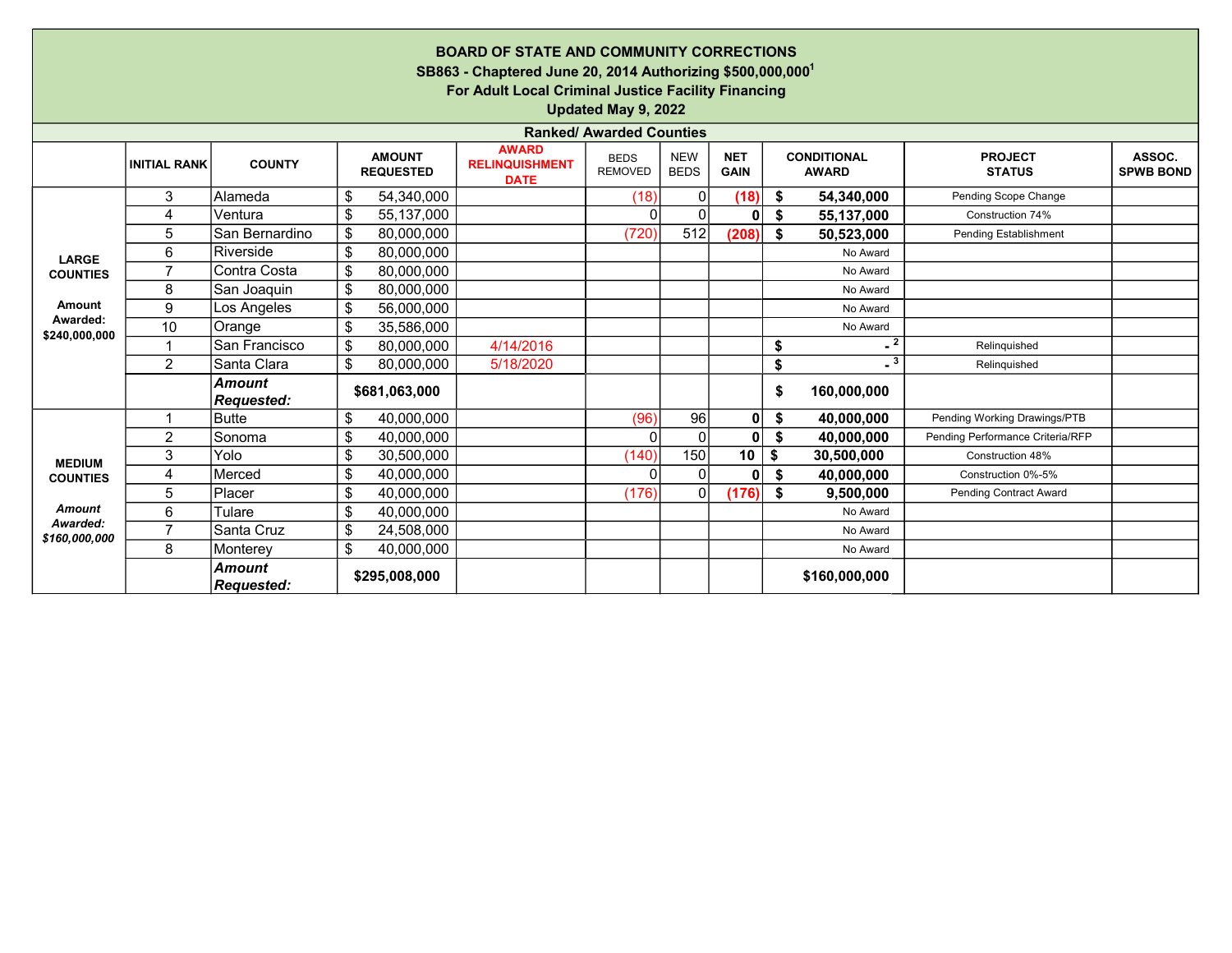| <b>BOARD OF STATE AND COMMUNITY CORRECTIONS</b><br>SB863 - Chaptered June 20, 2014 Authorizing \$500,000,000 <sup>1</sup><br>For Adult Local Criminal Justice Facility Financing<br>Updated May 9, 2022 |                                                                                                                                                                                                                                                                                       |                                                                                                                                                           |                                                               |                                               |                                 |                           |                           |                      |                                  |  |  |
|---------------------------------------------------------------------------------------------------------------------------------------------------------------------------------------------------------|---------------------------------------------------------------------------------------------------------------------------------------------------------------------------------------------------------------------------------------------------------------------------------------|-----------------------------------------------------------------------------------------------------------------------------------------------------------|---------------------------------------------------------------|-----------------------------------------------|---------------------------------|---------------------------|---------------------------|----------------------|----------------------------------|--|--|
|                                                                                                                                                                                                         |                                                                                                                                                                                                                                                                                       |                                                                                                                                                           |                                                               |                                               | <b>Ranked/ Awarded Counties</b> |                           |                           |                      |                                  |  |  |
|                                                                                                                                                                                                         |                                                                                                                                                                                                                                                                                       | Amador                                                                                                                                                    | 17,179,000<br>\$                                              |                                               |                                 | 40                        | 40                        | 17,179,000<br>\$     | Pending Working Drawings/PTB     |  |  |
|                                                                                                                                                                                                         | $\overline{2}$                                                                                                                                                                                                                                                                        | Colusa                                                                                                                                                    | \$<br>20,000,000                                              |                                               | (92)                            | 96                        | $\overline{4}$            | \$<br>20,000,000     | Pending Performance Criteria/RFP |  |  |
|                                                                                                                                                                                                         | 3                                                                                                                                                                                                                                                                                     | Yuba                                                                                                                                                      | \$<br>20,000,000                                              |                                               | $\Omega$                        |                           | $\mathbf{0}$              | 20,000,000<br>\$     | Construction 10%                 |  |  |
|                                                                                                                                                                                                         | 4                                                                                                                                                                                                                                                                                     | Trinity                                                                                                                                                   | \$<br>20,000,000                                              |                                               | (53)                            | 72                        | 19                        | \$<br>20,000,000     | Construction 99%                 |  |  |
| <b>SMALL</b>                                                                                                                                                                                            | 5                                                                                                                                                                                                                                                                                     | Humboldt                                                                                                                                                  | \$<br>20,000,000                                              |                                               | $\Omega$                        | 38                        | 38 <sup>1</sup>           | \$<br>20,000,000     | Pending WD/PTB                   |  |  |
| <b>COUNTIES</b>                                                                                                                                                                                         | 6                                                                                                                                                                                                                                                                                     | Napa                                                                                                                                                      | \$<br>20,000,000                                              |                                               | (60)                            | 256                       | 196                       | 2,821,000<br>- \$    | Pending WD/PTB                   |  |  |
|                                                                                                                                                                                                         | $\overline{7}$                                                                                                                                                                                                                                                                        | Mendocino                                                                                                                                                 | \$<br>20,000,000                                              |                                               |                                 |                           |                           | No Award             |                                  |  |  |
| <b>Amount</b>                                                                                                                                                                                           | 8                                                                                                                                                                                                                                                                                     | Imperial                                                                                                                                                  | \$<br>18,509,000                                              |                                               |                                 |                           |                           | No Award             |                                  |  |  |
| Awarded:<br>\$100,000,000                                                                                                                                                                               | 9                                                                                                                                                                                                                                                                                     | Plumas                                                                                                                                                    | \$<br>20,000,000                                              |                                               |                                 |                           |                           | No Award             |                                  |  |  |
|                                                                                                                                                                                                         | 10                                                                                                                                                                                                                                                                                    | Siskiyou                                                                                                                                                  | \$<br>16,835,000                                              |                                               |                                 |                           |                           | No Award             |                                  |  |  |
|                                                                                                                                                                                                         | 11                                                                                                                                                                                                                                                                                    | Modoc                                                                                                                                                     | \$<br>9,416,000                                               |                                               |                                 |                           |                           | No Award             |                                  |  |  |
|                                                                                                                                                                                                         | 12                                                                                                                                                                                                                                                                                    | Sutter                                                                                                                                                    | \$<br>20,000,000                                              |                                               |                                 |                           |                           | No Award             |                                  |  |  |
|                                                                                                                                                                                                         | 13                                                                                                                                                                                                                                                                                    | Del Norte                                                                                                                                                 | \$<br>19,263,000                                              |                                               |                                 |                           |                           | No Award             |                                  |  |  |
|                                                                                                                                                                                                         | 14                                                                                                                                                                                                                                                                                    | Kings                                                                                                                                                     | \$<br>20,000,000                                              |                                               |                                 |                           |                           | No Award             |                                  |  |  |
|                                                                                                                                                                                                         |                                                                                                                                                                                                                                                                                       | <b>Amount</b><br><b>Requested:</b>                                                                                                                        | \$261,202,000                                                 |                                               |                                 |                           |                           | \$100,000,000        |                                  |  |  |
| <b>TOTALS</b>                                                                                                                                                                                           |                                                                                                                                                                                                                                                                                       | 32                                                                                                                                                        | Req. Total:                                                   |                                               | <b>BEDS</b><br><b>REMOVED</b>   | <b>NEW</b><br><b>BEDS</b> | <b>NET</b><br><b>GAIN</b> | <b>Awarded Total</b> |                                  |  |  |
|                                                                                                                                                                                                         |                                                                                                                                                                                                                                                                                       | <b>Applications</b>                                                                                                                                       | \$1,237,273,000                                               |                                               | (1355)                          | 1,260                     | (95)                      | \$420,000,000        |                                  |  |  |
|                                                                                                                                                                                                         |                                                                                                                                                                                                                                                                                       | SB863 was chaptered on June 20, 2014 authorizing financing authority up to \$500,000,000 for the construction of Adult Local Criminal Justice Facilities. |                                                               |                                               |                                 |                           |                           |                      |                                  |  |  |
|                                                                                                                                                                                                         | Bill / Chapter                                                                                                                                                                                                                                                                        | Date                                                                                                                                                      | Increase                                                      | Amount Available As of<br><b>Chapter Date</b> |                                 |                           |                           |                      |                                  |  |  |
|                                                                                                                                                                                                         | SB863/Ch.37                                                                                                                                                                                                                                                                           | 6/20/2014                                                                                                                                                 |                                                               | \$<br>500,000,000                             |                                 |                           |                           |                      |                                  |  |  |
|                                                                                                                                                                                                         | SB146/Ch. 72                                                                                                                                                                                                                                                                          | 7/12/2021                                                                                                                                                 | $(80,000,000)$ \$<br><b>S</b><br>Current Amount Available: \$ | 420,000,000<br>420,000,000                    |                                 |                           |                           |                      |                                  |  |  |
|                                                                                                                                                                                                         |                                                                                                                                                                                                                                                                                       |                                                                                                                                                           |                                                               |                                               |                                 |                           |                           |                      |                                  |  |  |
|                                                                                                                                                                                                         | On April 14, 2016 San Francisco County relinquished their conditional award of \$80,000,000. Ventura County was made whole and San Bernardino was given a partial award of \$50,523,000.<br>On May 18, 2020, Santa Clara County relinguished their conditional award of \$80,000,000. |                                                                                                                                                           |                                                               |                                               |                                 |                           |                           |                      |                                  |  |  |